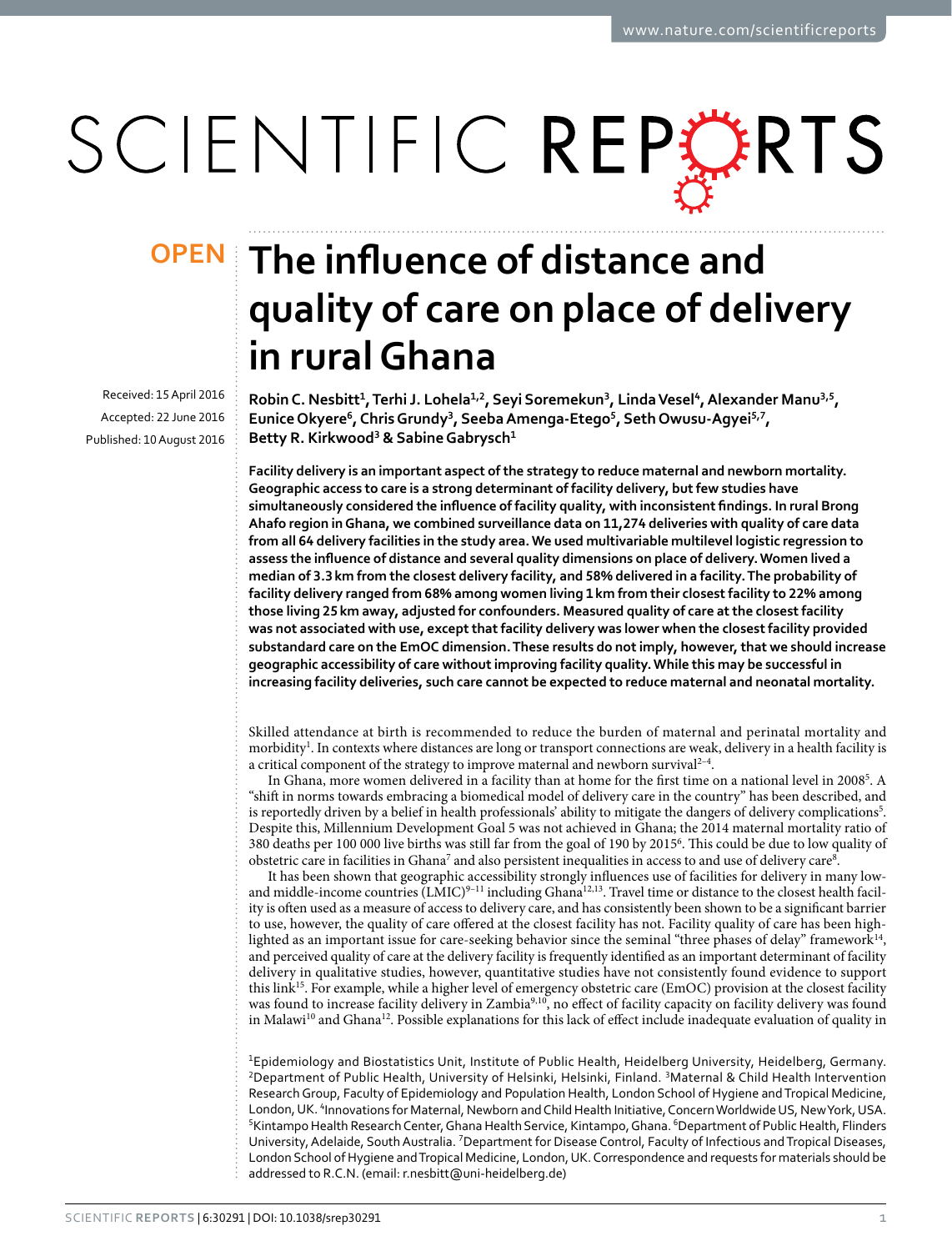facilities and insufficient variation in facility quality within study areas. Considering a recent proposal to expand quality evaluations beyond emergency obstetric care<sup>16</sup>, it might also be relevant to study the influence of other quality dimensions than EmOC on place of delivery.

With this study, we aim to evaluate the influence of distance and quality of care on place of delivery in the Brong Ahafo region in Ghana, considering different quality dimensions: routine delivery and postnatal care, emergency obstetric care and emergency neonatal care.

#### **Methods**

This study is a secondary data analysis of the Newhints cluster-randomized trial from November 2008 to December 2009 on the impact of home visits by community-based surveillance volunteers on neonatal mortality<sup>17</sup>. In 2009, the study area comprised seven districts in the Brong Ahafo region of Ghana, a predominantly rural area with approximately 600,000 residents, of which over 100,000 are women of reproductive age<sup>17,18</sup>. Newhints surveillance entailed monthly home visits by resident field workers to all women of reproductive age and women were enrolled in the trial once they became pregnant. Information was collected on socioeconomic characteristics, obstetric history and pregnancy outcome for all women. The neonatal mortality rate in the study area was 31 per 1000 live birth[s18](#page-7-6), and the national maternal mortality ratio was estimated at 350 per 100,000 live births in 2008[19.](#page-7-7) In the same year, Ghanaian national health insurance was made free for all pregnant women, covering all costs associated with pregnancy and delivery, although informal costs may persist<sup>[20](#page-7-8)</sup>.

In 2010, we conducted a health facility assessment (HFA) at all 86 health facilities in the study area. We interviewed the staff member most qualified in maternity care about provision of essential interventions (signal functions) and on staffing, checked competence using clinical vignettes and verified availability of drugs and equipment (tracer items). Quality of routine delivery care, emergency obstetric care (EmOC) and emergency newborn care (EmNC) were each categorized into five levels, combining reported performance of signal func-tions, tracer items, and minimum requirements on numbers of skilled staff employed at the facility<sup>[7](#page-6-4)</sup>. The health facility assessment identified 64 facilities offering delivery care in the study area: 11 hospitals, 11 maternity homes, 34 health centers and 8 clinics<sup>[7](#page-6-4)</sup>. The facility type "clinics" comprises clinics, 'community-based health planning and service' (CHPS) compounds<sup>[21](#page-7-9)</sup> and health posts. More than half of the 64 facilities (53%,  $n=34$ ) were found to provide "good quality" routine care (defined as facilities classified as high or highest on the quality assessment), while less than 20% ( $n=12$ ) provided basic or comprehensive emergency obstetric care (BEmOC or CEmOC), and only 8% ( $n=5$ ) provided basic or comprehensive emergency newborn care (BEmNC or CEmNC, [Table 1](#page-2-0)).

A geospatial database of the study area was created in ArcMap (ESRI California) mapping all health facilities, roads and villages where pregnant women lived. Distances between village centroids and health facilities were calculated using several different methods, including straight-line distance, road network distance and raster least cost paths, which incorporated topographical barriers<sup>[22](#page-7-10)</sup>. Straight-line distance from the woman's village to the closest delivery facility proved to be an adequate proxy for potential spatial access to delivery care in this context<sup>22</sup>; therefore, the average village-level distance to the closest health facility was used for all women in the same village in this analysis.

Analyses were conducted in Stata version 12.0, using multilevel logistic regression (*xtmelogit* command), with the lowest level of analysis being the delivery, counting multiple births (twins and triplets) as one delivery, and random intercepts at the village level. Health facility catchment area was considered as an alternative second level, but results were similar and village level accounted for more of the variation in facility use between women. The exposures of interest were straight-line distance to closest facility, facility type and quality of care; the outcome of interest was delivery in a health facility of any type (hospital, clinic, health center, or maternity home). We included the following potential confounders in multivariable models: age, religion, marital status, parity, ethnicity, occupation, wealth quintile, education, multiple birth, previous stillbirth, health insurance and Newhints intervention vs. control group.

Distance to the closest facility was modelled both as a categorical and as a continuous variable using a square-root transformation to approximate a linear association with the log-odds of facility delivery (linearity was checked using lowess plots and fractional polynomials). Health facility type and quality of care were evaluated by adding a categorical variable for the type or quality of care offered at the closest facility to the models including distance as a continuous variable. We also calculated marginal predicted probabilities of facility delivery using the *margins* and associated *marginsplot* post-estimation commands in Stata.

Distance and quality were also modelled in several alternative ways (see supplementary files): distance to the closest facility of a certain quality level (using categorization as described above) and the highest quality facility within a certain distance. Furthermore, two alternative quality measures were evaluated: a simple score counting one point per signal function, per doctor conducting cesarean sections (up to 3) and per health professional (up to 3) at each facility (total maximum 32 points), and health worker competence as evaluated with two clinical vignettes (total maximum 20 points, for details see $^{23}$ ).

**Ethics.** This study uses data collected for the Newhints trial, which was approved by the ethics committees of the Ghana Health Service, Kintampo Health Research Center and the London School of Hygiene and Tropical Medicine (LSHTM) (trial registration number [http://ClinicalTrials.gov:](http://ClinicalTrials.gov) NCT00623337)[18](#page-7-6). The additional analyses were approved by these committees.

#### **Results**

There were 16,329 deliveries to 16,313 women during the 14-month Newhints trial recruitment period, of which 11,274 (69%) were among women who lived in rural areas (i.e. excluding residents of urban towns). In towns, women lived a median of 0.7 km (IQR 0.4–0.9) to the closest health facility and more than 90% of deliveries took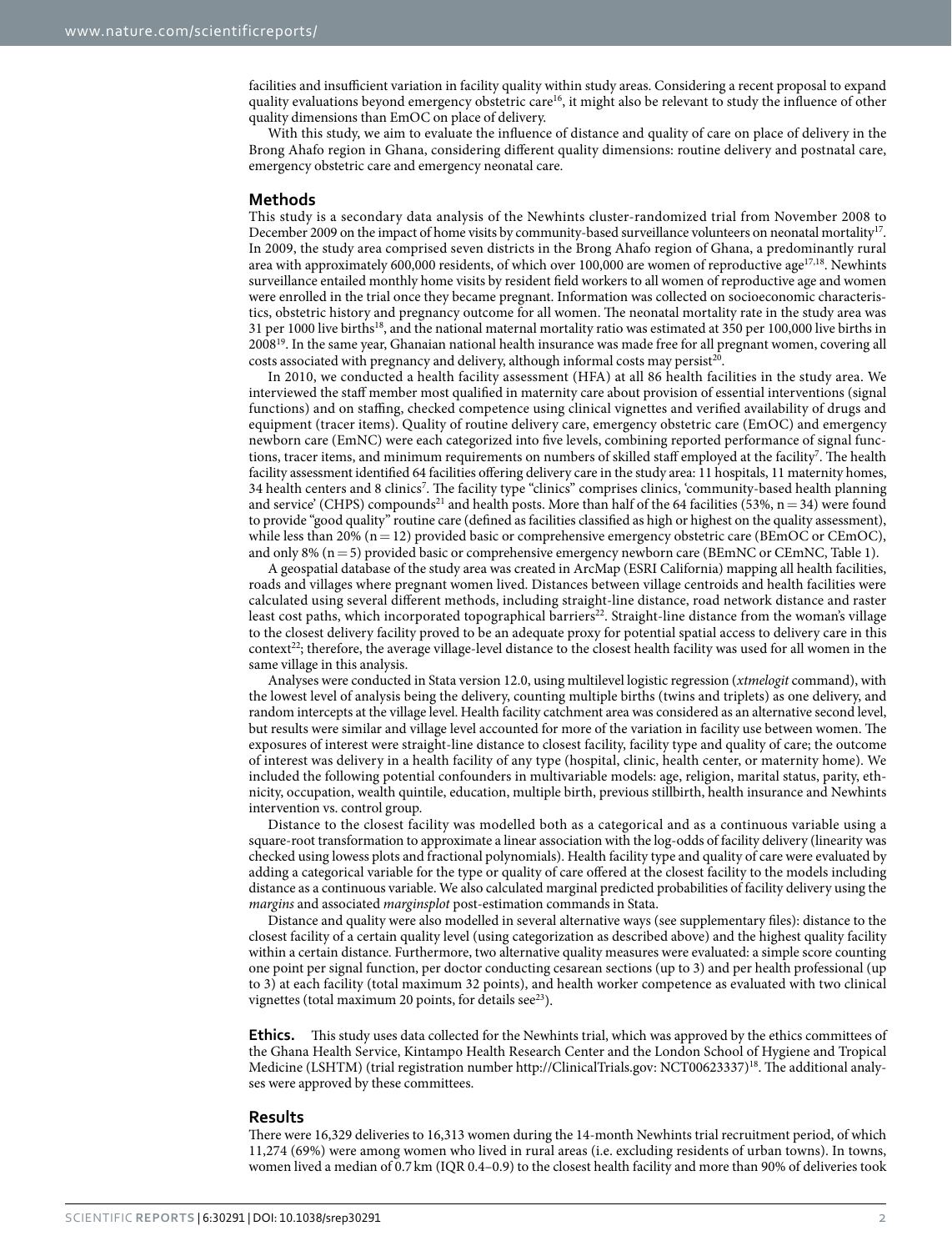<span id="page-2-0"></span>

| <b>Distance to:</b>              | Number of<br>facilities n (%) | <b>Median distance</b><br>in $km (IQR)$ | Range in km<br>$(min-max)$ |
|----------------------------------|-------------------------------|-----------------------------------------|----------------------------|
| Any delivery facility            | 64 (100%)                     | $3.3(0.7 - 7.6)$                        | $0.03 - 23.4$              |
| Hospital                         | 11 (17%)                      | $13.9(8.6 - 20.5)$                      | $0.47 - 84.0$              |
| Facility with good routine care* | 34 (53%)                      | $10.3(5.2 - 14.6)$                      | $0.02 - 38.5$              |
| EmOC facility**                  | 12 (19%)                      | $14.1(8.3-21.5)$                        | $0.80 - 84.0$              |
| EmNC facility***                 | 5(8%)                         | $23.6(14.3 - 37.3)$                     | $0.21 - 119.1$             |

**Table 1. Distance to delivery facilities considering quality dimensions, n=11,274 deliveries.** \*Good routine care=high or highest on the quality of care categorization, i.e. providing  $\geq 8/12$  signal functions;  $\geq 3$  health professionals conducting deliveries ( $\geq$ 1 of whom midwives) employed at the facility. \*\*EmOC=basic or comprehensive emergency obstetric care i.e. providing all 6 basic signal functions (or all except assisted vaginal delivery); >3 health professionals ( $\geq$ 1 of whom is a midwife) managing obstetric complications and  $\geq$ 1 present during the visit. \*\*\*EmNC=basic or comprehensive emergency newborn care i.e. providing ≥5 signal functions (or all except dexamethasone to mother for premature labour); ≥3 health professionals managing sick newborns and ≥1 present during the visit. See ref. [7](#page-6-4) for details on the quality classification.

place in a health facility. Therefore the investigation of the influence of distance and quality on facility delivery was restricted to the 11,274 deliveries in 310 villages in rural areas of the seven districts in Brong Ahafo region.

Median distance to the closest delivery facility for rural women was 3.3km (IQR 0.7-7.6, [Table 1](#page-2-0)). When quality was considered, median distances were much longer: rural women lived a median of 10 km to a facility with high or highest quality routine delivery care, 14km to an EmOC facility and 24km to an EmNC facility [\(Table 1,](#page-2-0) Supplementary Figure 1).

Most individual-level socio-economic and obstetric variables were strongly associated with facility delivery in bivariable analyses, but the Newhints intervention was not [\(Table 2\)](#page-3-0).

Overall, 58% of the 11,274 deliveries were in a health facility and there was a strong distance decay: 79% of women living within 1 km of a facility had a facility birth but only 28% of women living more than 10 km from their closest facility ([Table 3\)](#page-4-0). In models adjusted for individual-level determinants of facility delivery, women living between 1 km and 5 km of their closest facility had 68% lower odds of delivering in a facility compared to women living within 1 km of a facility, and women living farther than 10 km from a facility had 90% lower odds of delivering in a facility than those within 1 km ([Table 3](#page-4-0)). In adjusted models using distance as a continuous variable, the odds of facility delivery decreased by 44% for each one-step increase in square root-transformed distance  $(i.e. from 1 km to 4 km to 9 km, etc.).$ 

Facility type and quality of care at the closest delivery facility were crudely associated with facility delivery, but in the multivariable multilevel models adjusting for distance and individual-level confounders, there was no clear trend and few effects remained. There was some evidence of higher facility delivery in women whose closest facility was a maternity home or clinic compared to a health center, but not if the closest facility was a hospital [\(Table 3](#page-4-0)). There was no evidence that living close to EmOC or EmNC facilities increased facility delivery, although there was evidence that closest facilities with substandard care on the EmOC dimension were associated with 43% lower odds of facility delivery [\(Table 3](#page-4-0)). There was some evidence that routine delivery care was associated with facility use, but in a non-intuitive pattern and there was evidence against a linear trend across categories (Likelihood Ratio Test  $p= 0.02$ ).

[Figure 1](#page-6-8) displays predicted probabilities of facility delivery by distance and quality of closest facility, calculated from the adjusted models in [Table 3](#page-4-0). Overall, the probability of facility delivery ranged from 78% at a fictive 0km and 68% at 1km to 22% at 25 km from a facility, not adjusting for quality. The predicted probabilities stratified by type and quality at the closest facility lie relatively close together with wide confidence intervals, reflecting the lack of evidence that facility delivery is influenced by facility type or quality of care at the closest facility.

There was also no evidence of an association of quality of care at the closest facility with facility delivery when using the clinical vignettes score as a measure for quality. Using the simple vignette quality score, the crude model suggested an association, but there was no evidence to support this in the adjusted model (Supplementary table 1).

When investigating the (combined) effect of distance and quality of care on facility delivery, we found that 64% of women living less than 10 km from an EmOC facility had a facility birth, but only 42% of women living more than 30 km away from such a facility. After adjusting for individual-level confounders in the regression model, however, there was no evidence that distance to EmOC influenced facility delivery. This was also true for distance to CEmOC facilities specifically. Similarly, facility delivery was 70% among women at less than 5 km distance from a closest facility offering good quality routine care, reducing to 52% in those living more than 15km from such a facility, but there was no evidence for an association in the adjusted regression model. Distances to EmNC were longest and facility delivery was only 32% among women living more than 45 km away. While we found significant associations with facility delivery in the adjusted model, these did not show a meaningful trend. It is difficult to disentangle distance and quality effects using these combined variables; and the reduction in delivery use found for the farthest distance to EmNC may be attributed to distance rather than quality, as women living this far from an EmNC facility were also living far from any facility (Supplementary Table 2).

When investigating the effect of quality of the best facility within a specified distance of the village (again a combined measure of distance and quality, this time keeping distance constant), facility delivery was lowest if no facility was within the specified catchment area (2, 5 or 10 km), but there were again few differences between quality categories in adjusted models. There was some evidence of lower odds of facility delivery when a substandard facility was within the specified catchment area (for EmOC and routine care), but no evidence that facility delivery increased with increasing quality (Supplementary Tables 3–5).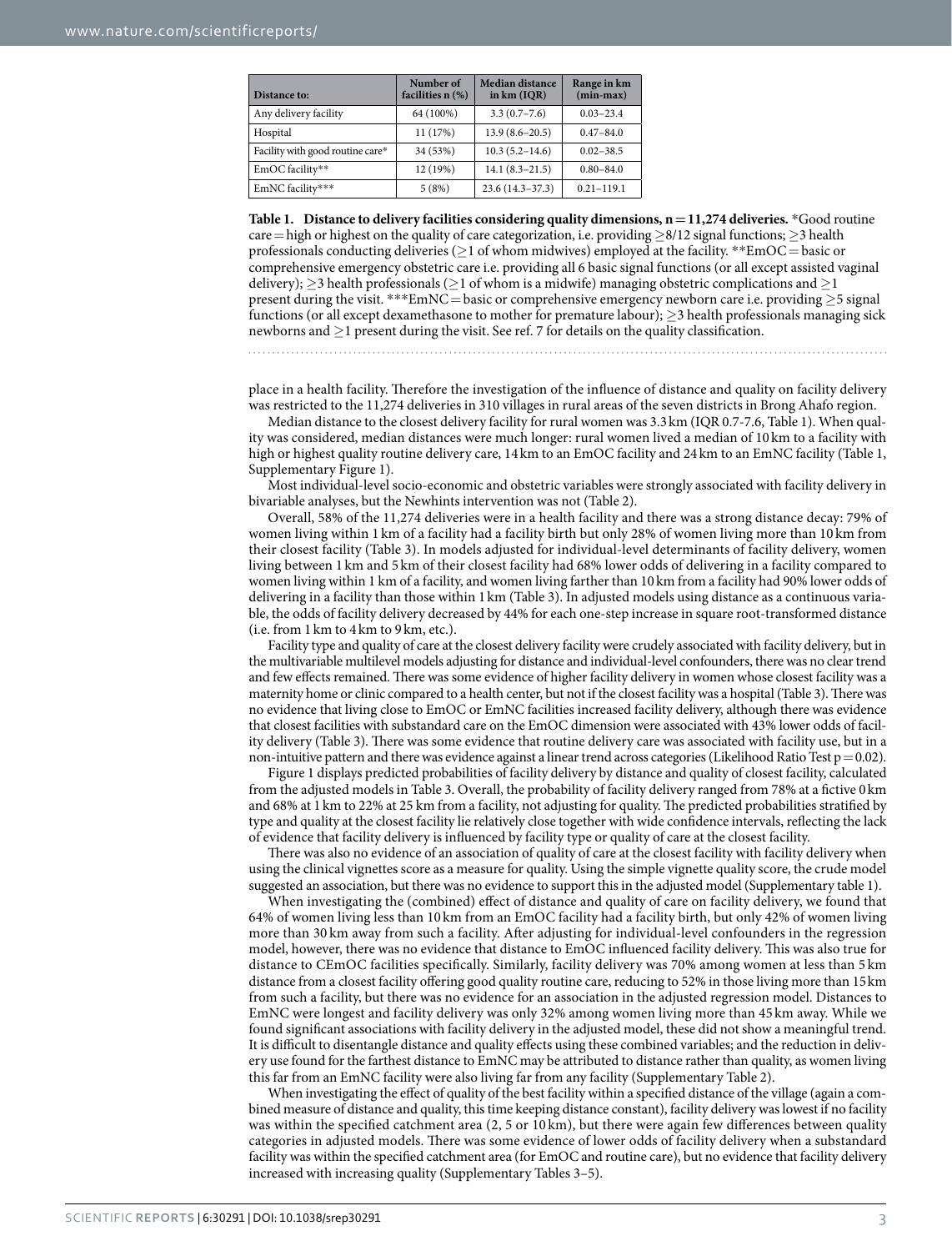<span id="page-3-0"></span>

| Individual covariate    |              | <b>Deliveries</b> |      | <b>Facility deliveries</b> |      | Chi-square | Odds Ratio <sup>1</sup> (95% CI), |
|-------------------------|--------------|-------------------|------|----------------------------|------|------------|-----------------------------------|
|                         |              | $\mathbf n$       | %    | $\bf n$                    | %    | p-value    | p-value                           |
| Age (years)             | $15 - 19$    | 1381              | 12.4 | 910                        | 65.9 | < 0.001    | 1.0                               |
|                         | $20 - 29$    | 5791              | 51.9 | 3269                       | 56.5 |            | $0.62(0.53 - 0.71)$               |
|                         | $30+$        | 3979              | 35.7 | 2261                       | 56.8 |            | $0.61(0.53 - 0.71)$               |
|                         | Total        | 11151             | 100  | 6440                       | 57.8 |            | < 0.001                           |
|                         | 0            | 2412              | 21.6 | 1714                       | 71.1 | < 0.001    | 1.0                               |
|                         | $1 - 2$      | 3969              | 35.6 | 2278                       | 57.4 |            | $0.46(0.40-0.52)$                 |
| Parity                  | $3 - 4$      | 2778              | 24.9 | 1474                       | 53.1 |            | $0.41(0.36 - 0.47)$               |
|                         | $5+$         | 1992              | 17.9 | 974                        | 48.9 |            | $0.40(0.35 - 0.47)$               |
|                         | Total        | 11151             | 100  | 6440                       | 57.8 |            | < 0.001                           |
|                         | None         | 10291             | 92.3 | 5922                       | 57.6 | 0.31       | 1.0                               |
|                         | One          | 695               | 6.2  | 419                        | 60.3 |            | $1.20(1.00-1.44)$                 |
| Previous stillbirth     | Two or more  | 165               | 1.5  | 99                         | 60.0 |            | $1.22(0.85 - 1.77)$               |
|                         | Total        | 11151             | 100  | 6440                       | 57.8 |            | 0.10                              |
|                         | Single       | 10924             | 98.0 | 6266                       | 57.4 | < 0.001    | 1.0                               |
| Multiple birth          | Multiple     | 227               | 2.0  | 174                        | 76.7 |            | $3.24(2.28 - 4.60)$               |
|                         | Total        | 11151             | 100  | 6440                       | 57.8 |            | < 0.001                           |
|                         | Married      | 6052              | 54.3 | 3185                       | 52.6 | < 0.001    | 1.0                               |
|                         | Cohabitating | 3942              | 35.4 | 2512                       | 63.7 |            | $1.32(1.19-1.49)$                 |
| <b>Marital status</b>   | Single       | 1156              | 10.4 | 742                        | 64.2 |            | $1.61(1.37-1.89)$                 |
|                         | Total        | 11151             | 100  | 6439                       | 57.8 |            | < 0.001                           |
|                         | Poorest      | 3177              | 28.5 | 1254                       | 39.4 | < 0.001    | 1.0                               |
|                         | Second       | 2944              | 26.5 | 1497                       | 50.9 |            | $1.60(1.41-1.81)$                 |
|                         | Middle       | 2515              | 22.6 | 1671                       | 66.4 |            | $2.40(2.09-2.75)$                 |
| Wealth quintile         | Fourth       | 1784              | 16.0 | 1394                       | 78.1 |            | $3.43(2.90-4.06)$                 |
|                         | Least poor   | 709               | 6.4  | 614                        | 86.6 |            | $5.08(3.90 - 6.60)$               |
|                         | Total        | 11129             | 100  | 6430                       | 57.8 |            | < 0.001                           |
|                         | None         | 4274              | 38.3 | 1781                       | 41.7 | < 0.001    | 1.0                               |
|                         | Primary      | 2433              | 21.8 | 1422                       | 58.5 |            | $1.76(1.56-1.98)$                 |
| Education               | Middle       | 3967              | 35.6 | 2831                       | 71.4 |            | $2.68(2.40-3.00)$                 |
|                         | College      | 473               | 4.2  | 403                        | 85.2 |            | $5.37(4.02 - 7.16)$               |
|                         | Total        | 11147             | 100  | 6437                       | 57.8 |            | < 0.001                           |
| Occupation              | Professional | 1024              | 9.2  | 761                        | 74.3 | < 0.001    | 1.0                               |
|                         | Unskilled    | 7073              | 63.4 | 3863                       | 54.6 |            | $0.51(0.43 - 0.60)$               |
|                         | Unemployed   | 3054              | 27.4 | 1816                       | 59.5 |            | $0.59(0.49 - 0.70)$               |
|                         | Total        | 11151             | 100  | 6440                       | 57.8 |            | < 0.001                           |
|                         | Catholic     | 2868              | 25.7 | 1527                       | 56.9 | < 0.001    | 1.0                               |
|                         | Protestant   | 5096              | 45.7 | 3417                       | 67.1 |            | $1.41(1.26-1.59)$                 |
| Religion                | Muslim       | 2264              | 20.3 | 1037                       | 45.8 |            | $0.68(0.59 - 0.79)$               |
|                         | Traditional  | 1105              | 9.9  | 459                        | 41.5 |            | $0.65(0.55 - 0.77)$               |
|                         | Total        | 11151             | 100  | 6440                       | 57.8 |            | < 0.001                           |
| Ethnicity               | Akan         | 4598              | 41.2 | 3287                       | 71.5 | < 0.001    | 1.0                               |
|                         | Other        | 6553              | 58.8 | 3153                       | 48.1 |            | $0.45(0.39-0.50)$                 |
|                         | Total        | 11151             | 100  | 6440                       | 57.8 |            | < 0.001                           |
| <b>Health insurance</b> | Yes          | 9368              | 84.0 | 5667                       | 60.5 | < 0.001    | 1.0                               |
|                         | No           | 1779              | 16.0 | 773                        | 43.5 |            | $0.46(0.40-0.52)$                 |
|                         | Total        | 11147             | 100  | 6440                       | 57.8 |            | < 0.001                           |
|                         | Control      | 5441              | 48.8 | 3017                       | 55.5 | < 0.001    | 1.0                               |
| Newhints intervention   | Intervention | 5710              | 51.2 | 3423                       | 60.0 |            | $1.09(0.83 - 1.44)$               |
|                         | Total        | 11151             | 100  | 6440                       | 57.8 |            | 0.55                              |

**Table 2. Crude associations of individual determinants with facility delivery.** <sup>1</sup> Odds ratios were calculated using multilevel logistic regression models with random intercepts for village.

### **Discussion**

In the study area in Brong Ahafo region, 58% of rural women delivered in a health facility, ranging from almost 80% in women living within 1 km of a facility to less than 30% in women living more than 10 km away. After adjusting for confounders, distance to closest facility was still a strong determinant of facility delivery: the odds of

. . . . . . . . . .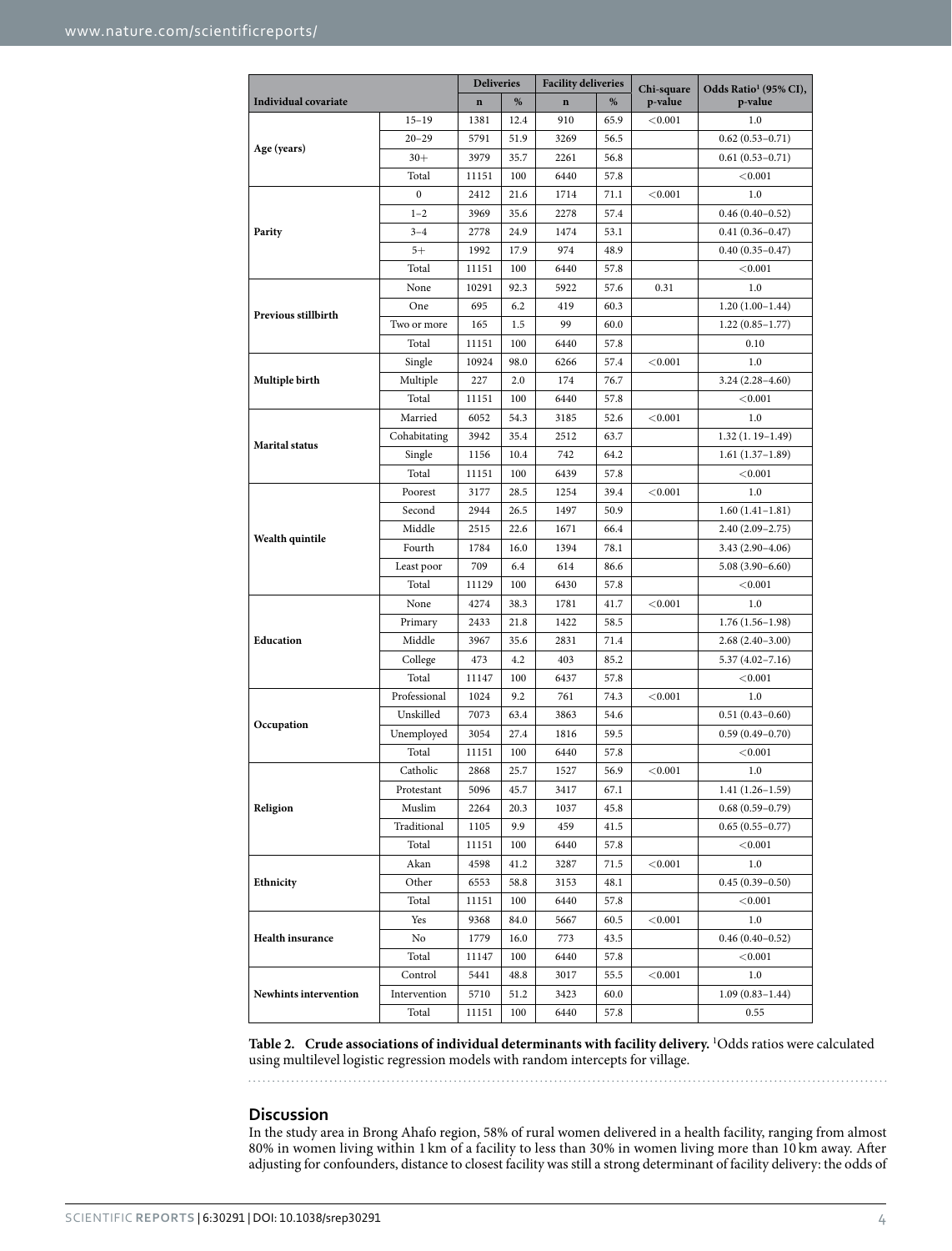<span id="page-4-0"></span>

|                                                                                           | <b>Deliveries</b><br>$\mathbf{n}(\%)$ | Facility<br>deliveries, $n (\%)^2$ | Crude OR (95% CI),<br>p-value <sup>3</sup> , $n = 11,274$ | Adjusted <sup>4</sup> OR $(95\%$ CI $)$ ,<br>p-value <sup>3</sup> , $n = 11,129$ |  |  |  |  |
|-------------------------------------------------------------------------------------------|---------------------------------------|------------------------------------|-----------------------------------------------------------|----------------------------------------------------------------------------------|--|--|--|--|
| Distance to closest delivery facility (of any level)                                      |                                       |                                    |                                                           |                                                                                  |  |  |  |  |
| $<$ 1 km                                                                                  | 3890 (34.5)                           | 3060 (78.7)                        | 1.0                                                       | 1.0                                                                              |  |  |  |  |
| $1-5$ km                                                                                  | 2876 (25.5)                           | 1736 (60.4)                        | $0.32(0.23-0.45), < 0.001$                                | $0.32(0.23-0.44), < 0.001$                                                       |  |  |  |  |
| $5-10$ km                                                                                 | 2786 (24.7)                           | 1248 (44.8)                        | $0.20(0.14-0.28), < 0.001$                                | $0.27(0.20-0.38), < 0.001$                                                       |  |  |  |  |
| $>10$ km                                                                                  | 1722 (15.3)                           | 479 (27.8)                         | $0.10(0.07-0.15), < 0.001$                                | $0.16(0.11-0.24), < 0.001$                                                       |  |  |  |  |
| Distance to closest delivery facility (of any level; distance as a continuous variable)   |                                       |                                    |                                                           |                                                                                  |  |  |  |  |
| Sqrt-distance <sup>1</sup>                                                                |                                       |                                    | $0.47(0.42 - 0.53), < 0.001$                              | $0.56(0.50-0.63), < 0.001$                                                       |  |  |  |  |
| Distance to closest delivery facility + type of closest facility                          |                                       |                                    |                                                           |                                                                                  |  |  |  |  |
| Sqrt-distance <sup>1</sup>                                                                |                                       |                                    | $0.47(0.42 - 0.53), < 0.001$                              | $0.56(0.50-0.63), < 0.001$                                                       |  |  |  |  |
| Hospital                                                                                  | 1657 (14.7)                           | 933 (56.3)                         | $1.26(0.95-1.67), 0.11$                                   | $1.18(0.90 - 1.57), 0.24$                                                        |  |  |  |  |
| Health center                                                                             | 7650 (67.9)                           | 4389 (57.4)                        | 1.0                                                       | 1.0                                                                              |  |  |  |  |
| Clinic                                                                                    | 687(6.1)                              | 475(69.1)                          | $1.26(0.77-2.06), 0.35$                                   | $1.61(0.99 - 2.60), 0.05$                                                        |  |  |  |  |
| Maternity home                                                                            | 1280 (11.4)                           | 726 (56.7)                         | $1.42(1.01-2.00), 0.04$                                   | $1.49(1.06-2.08), 0.02$                                                          |  |  |  |  |
| Distance to closest delivery facility $+$ EmOC quality of closest facility                |                                       |                                    |                                                           |                                                                                  |  |  |  |  |
| Sqrt-distance <sup>1</sup>                                                                |                                       |                                    | $0.46(0.42-0.52), < 0.001$                                | $0.56(0.50-0.62), < 0.001$                                                       |  |  |  |  |
| CEmOC                                                                                     | 648 (5.8)                             | 379 (58.5)                         | $1.32(0.89 - 1.97), 0.17$                                 | $1.19(0.79 - 1.78), 0.41$                                                        |  |  |  |  |
| <b>BEmOC</b>                                                                              | 1.52(9.3)                             | 550 (52.3)                         | $0.98(0.65 - 1.48), 0.94$                                 | $0.91(0.60 - 1.38), 0.67$                                                        |  |  |  |  |
| Intermediate                                                                              | 2785 (24.7)                           | 1592 (57.2)                        | 1.0                                                       | 1.0                                                                              |  |  |  |  |
| Low                                                                                       | 5876 (52.1)                           | 3682 (62.7)                        | $0.95(0.72 - 1.24), 0.70$                                 | $0.94(0.71 - 1.25), 0.71$                                                        |  |  |  |  |
| Substandard                                                                               | 913(8.1)                              | 320 (35.1)                         | $0.43$ (0.27-0.68), <0.001                                | $0.57(0.35-0.92), 0.02$                                                          |  |  |  |  |
| Distance to closest delivery facility $+$ EmNC quality of closest facility                |                                       |                                    |                                                           |                                                                                  |  |  |  |  |
| Sqrt-distance <sup>1</sup>                                                                |                                       |                                    | $0.47(0.42 - 0.52), < 0.001$                              | $0.56(0.50-0.62), < 0.001$                                                       |  |  |  |  |
| <b>CEmNC</b>                                                                              | $\mathbf{0}$                          | $\Omega$                           |                                                           |                                                                                  |  |  |  |  |
| <b>BEmNC</b>                                                                              | 298(2.6)                              | 204 (68.5)                         | $0.71(0.39-1.31), 0.28$                                   | $0.65(0.35-1.21), 0.18$                                                          |  |  |  |  |
| Intermediate                                                                              | 3967 (35.2)                           | 2329 (58.7)                        | 1.0                                                       | 1.0                                                                              |  |  |  |  |
| Low                                                                                       | 5464 (48.5)                           | 3214 (58.8)                        | $0.86(0.68 - 1.08), 0.20$                                 | $1.01(0.80-1.28), 0.94$                                                          |  |  |  |  |
| Substandard                                                                               | 1545 (13.7)                           | 776 (50.2)                         | $0.67(0.46 - 0.97), 0.03$                                 | $0.86$ $(0.59-1.25)$ , $0.42$                                                    |  |  |  |  |
| Distance to closest delivery facility + routine delivery care quality of closest facility |                                       |                                    |                                                           |                                                                                  |  |  |  |  |
| Sqrt-distance <sup>1</sup>                                                                |                                       |                                    | $0.46(0.41-0.51), < 0.001$                                | $0.55(0.50-0.62), < 0.001$                                                       |  |  |  |  |
| Highest                                                                                   | 1087(9.6)                             | 667 (61.4)                         | $1.13(0.72 - 1.76), 0.60$                                 | $0.93(0.59 - 1.48), 0.76$                                                        |  |  |  |  |
| High                                                                                      | 3760 (33.4)                           | 2007 (53.4)                        | $0.73(0.54 - 0.98), 0.03$                                 | $0.67(0.50-0.90), 0.01$                                                          |  |  |  |  |
| Intermediate                                                                              | 2482 (22.0)                           | 1697 (68.4)                        | 1.0                                                       | 1.0                                                                              |  |  |  |  |
| Low                                                                                       | 3584 (31.8)                           | 1951 (54.4)                        | $0.70(0.52 - 0.95), 0.02$                                 | $0.79(0.58 - 1.08), 0.14$                                                        |  |  |  |  |
| Substandard                                                                               | 361(3.2)                              | 201 (55.7)                         | $0.31$ (0.16-0.59), <0.001                                | $0.45(0.23 - 0.87), 0.02$                                                        |  |  |  |  |

**Table 3. Association of distance, facility type and quality of care at closest facility with facility delivery.** Middle categories (health center, intermediate quality) were chosen as reference group to increase power. <sup>1</sup>Straight-line distance was square root transformed, e.g.,  $4 \text{ km}$ - $> \sqrt{4}$ =2;  $9 \text{ km}$ - $> \sqrt{9}$ =3. ORs for facility delivery reflect the change per one unit of the transformed variable, i.e. from 1 km to 4 km to 9 km, etc. <sup>2</sup>Chi square tests for % facility delivery across categories, all variables:  $p < 0.001$ . <sup>3</sup>Wald test p-values for each level of categorical variables. 4 Covariates in adjusted models include: age, parity, previous stillbirth, multiple birth, marital status, wealth quintile, education, occupation, religion, ethnicity, health insurance and Newhints intervention zone.

facility delivery decreased by 44% for each one-unit increase in square root-transformed distance from the closest facility. This corresponds to a probability of facility use of 68% for women living 1 km from a health facility and

22% for women living more than 25 km from a facility, keeping other factors constant. Quality of the closest facility was a determinant of facility delivery insofar as substandard quality on the EmOC dimension decreased use as compared to intermediate quality, but facility delivery was not higher if the closest facility provided EmOC or EmNC. This suggests that a distinction in measured quality at levels above substandard EmOC did not affect facility use for delivery. Facility type affected use in that women whose closest facility was a maternity home were more likely to have a facility delivery compared to those living near a health center. In the study area, all maternity homes are privately owned and staffed by a median of two midwives, whose presence in a village community may encourage facility use. There was also borderline evidence that women whose closest facility was a clinic were more likely to deliver in a facility compared to those living near a health center, but closeness to a hospital did not influence facility use in our rural population.

It has been shown on a national level that a high proportion of Ghanaian women have access to delivery care within a reasonable distance, but that access to EmOC remains poor<sup>24</sup>. We found that almost 85% of rural women in our study area lived within 10 km of a delivery facility but that only 30% lived within 10 km of one capable to provide EmOC. The lower proportion of facility delivery at longer distances to care in our study is consistent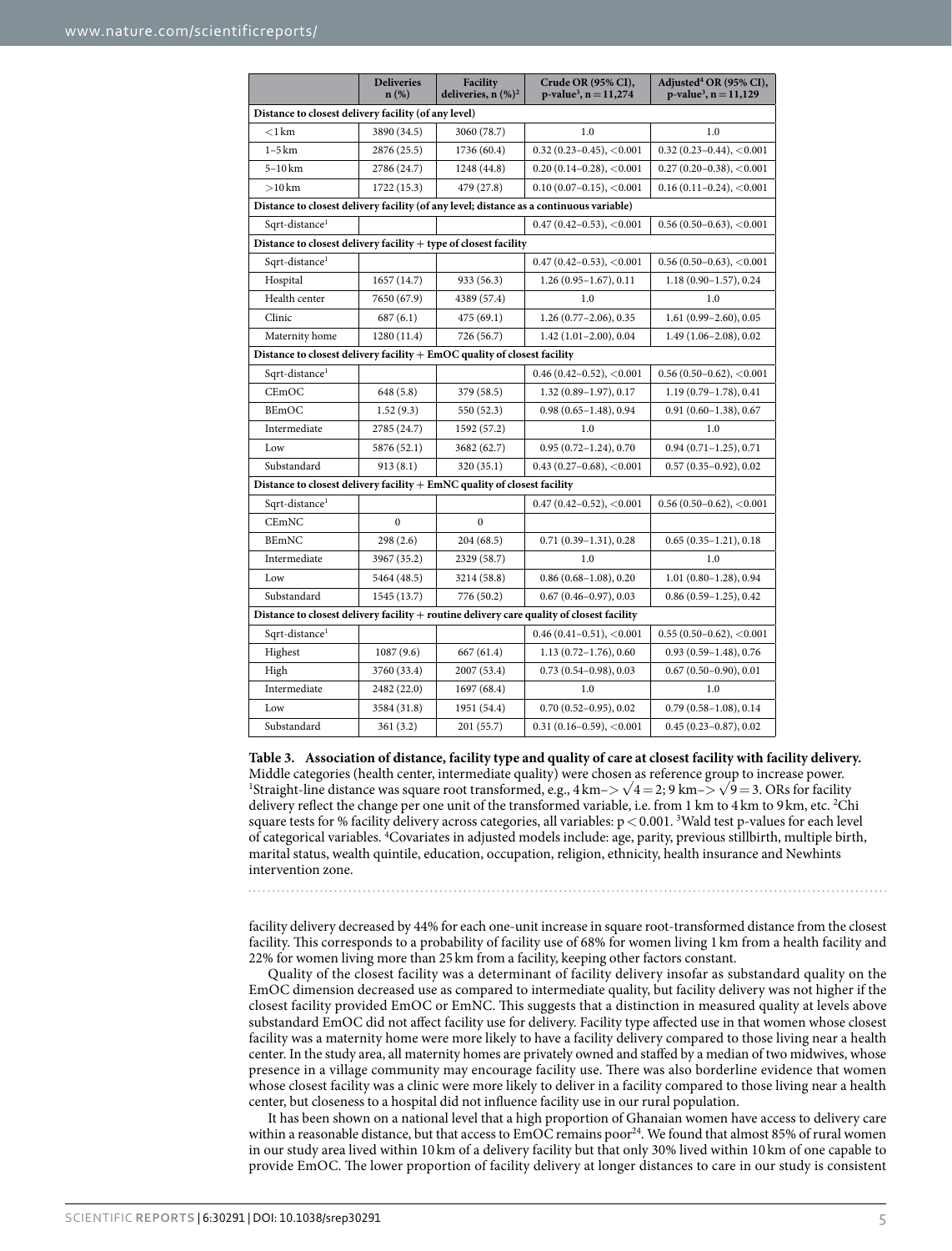with the literature on facility delivery in Ghana and other LMIC in general<sup>9,[12](#page-7-0)</sup>. The odds of facility delivery were reduced by 24% on a national level in Ghana for every additional hour of travel time and by 54% for a one-unit increase in log distance<sup>[12](#page-7-0)</sup>. Applying a log transformation to the straight-line distance in our data (instead of the square root transformation chosen because of a better fit) results in a 38% reduction in the odds of facility delivery per unit increase in log distance in fully adjusted models. This suggests that in our study area, distance is less of a barrier to delivery care than in Ghana as a whole and similar to the distance decay reported for Zambia<sup>9</sup>.

We did not find evidence for an association between higher quality of care at the closest facility and facility delivery, except that facility delivery was lower if the closest facility was classified as substandard on the EmOC dimension. The above-mentioned national study in Ghana did not find any effect of emergency obstetric and newborn care (EmONC) quality on use, and the authors hypothesized that this may be due to lack of detail in their quality measure as they categorized facilities into three groups based on the provision of signal functions alone<sup>[12](#page-7-0)</sup>. Another study in Ghana investigated the role of CHPS compounds in increasing facility use and also found that EmONC level of closest facility did not influence use[13](#page-7-1). While an association between EmOC level and facility delivery could be established in Zambia<sup>9</sup>, studies in other settings have also found no association between facility delivery and quality of care using various quality measures, e.g. in Malawi where facility quality was categorized into six levels using staffing and other characteristics<sup>10</sup>.

Our quality classification is arguably quite detailed, incorporating signal functions as well as requirements on staff and their specific skills, opening hours, referral capacity and some tracer items for drugs and equipmen[t7](#page-6-4) . We also assessed quality of routine delivery and postnatal care and newborn emergency care in addition to EmOC, and found no clear trend with these quality dimensions and facility delivery either. It is possible that an even more detailed assessment may be required to evaluate aspects of quality that encourage or discourage use in this context. Unlike the Averting Maternal Death and Disability national-level facility assessments, we did not follow the recommendation in the UN guidelines<sup>[1](#page-6-0)</sup> and used reported theoretical availability of signal functions, not what was actually provided in the last three months, because we were concerned about putting facilities with low birth loads at a disadvantage. To evaluate in how far our overestimation of facility quality influenced our results, we performed a sensitivity analysis using actual provision of EmOC and EmNC signal functions in the previous six months to categorize facilities, instead of reported theoretical ability to perform these functions. While this did change the categorization of some facilities (three facilities were no longer classified as EmOC, and one no longer as EmNC), the association with facility use for delivery was not substantially different (Supplementary Table 5).

Women's perception of facility quality is arguably the decisive factor for care-seeking and medical quality of care, no matter how detailed it is measured, can only influence care-seeking in as far as it is perceived as such by women. A literature review of qualitative studies on barriers and facilitators of facility use for delivery found that perception of quality of care provided in facilities was an important determinant of use and varied within the same catchment area, implying that the association between subjective perception of quality and objective meas-ures of quality is not straightforward<sup>[25](#page-7-13)</sup>. A Tanzanian study found that individual characteristics such as education and media exposure, as well as aspects of past and current maternal health care experiences influence perceived quality of delivery care in facilities<sup>[26](#page-7-14)</sup>. Interestingly, they also found that structural facility indicators (availability of drugs, infrastructure and equipment), as well as the number of emergency obstetric services provided at the facility in the last three months did not influence ratings of perceived quality of care<sup>26</sup>. Therefore, if medical quality does not necessarily affect perceived quality, and it is perceived quality that influences care-seeking, this could explain the lack of association with measured medical quality variables in our and other studies.

It can be argued that routine services may have a stronger influence on perceived quality of care as these services are used by more women, whereas emergency services are only used by the minority who experience a complication, and who may have difficulties to judge quality in an emergency. In line with this, the number of postnatal services routinely provided at a facility increased the perception of quality of care in Tanzania[26.](#page-7-14) In our study, however, we did not find a clear or convincing association of facility use with measured quality of routine delivery and postnatal care. To investigate non-medical aspects of facility quality, we additionally evaluated patient toilet facilities and whether or not women were able to have a delivery companion, yet did not find any clear association with facility delivery either (data not shown). We were unable to assess other, arguably more important, aspects of non-medical quality, such as interpersonal contact and perceived provider competence, which have been shown to be associated with perceived quality of care<sup>[26](#page-7-14)</sup>.

A strength of this analysis is the use of high-quality population surveillance data. The four-weekly surveillance system was established in the seven districts in Brong Ahafo region in 2000 for a trial of vitamin A supplementation on maternal survival, and large efforts were undertaken to ensure that no pregnancies were missed, even for women living in remote villages<sup>27</sup>. A potential limitation of these data pertains to migration. In this area of Ghana, it is common practice that women leave their village to stay with their natal family during late pregnancy and for delivery, so that their mothers can help with the delivery and postnatal care. Distance to care was determined from an identification code given to women during the surveillance visits. Some women included in the analysis were not seen in the months before delivery and it is possible that just before delivery they were not living at the same place as where they were last seen by the surveillance workers and that their distance to care was thus different from what we estimated. The inclusion of such women may bias the results if migration was differential with respect to distance and delivery location. However, in a sensitivity analysis of a subgroup of women with long delays between visits, there was no evidence of an association with distance to care or facility delivery, suggesting that any potential misclassification was non-differential, which would result in an underestimation of the effect.

While it is commonly upheld that straight-line distance is a poor proxy for access to care, we have previously shown that it can be used as a sufficient measure of access in this area<sup>22</sup>. Nevertheless, we compared several more sophisticated access measures in a sensitivity analysis, including road distance and raster travel time from both villages and compounds, and found very similar results to those presented using straight-line distance (not shown).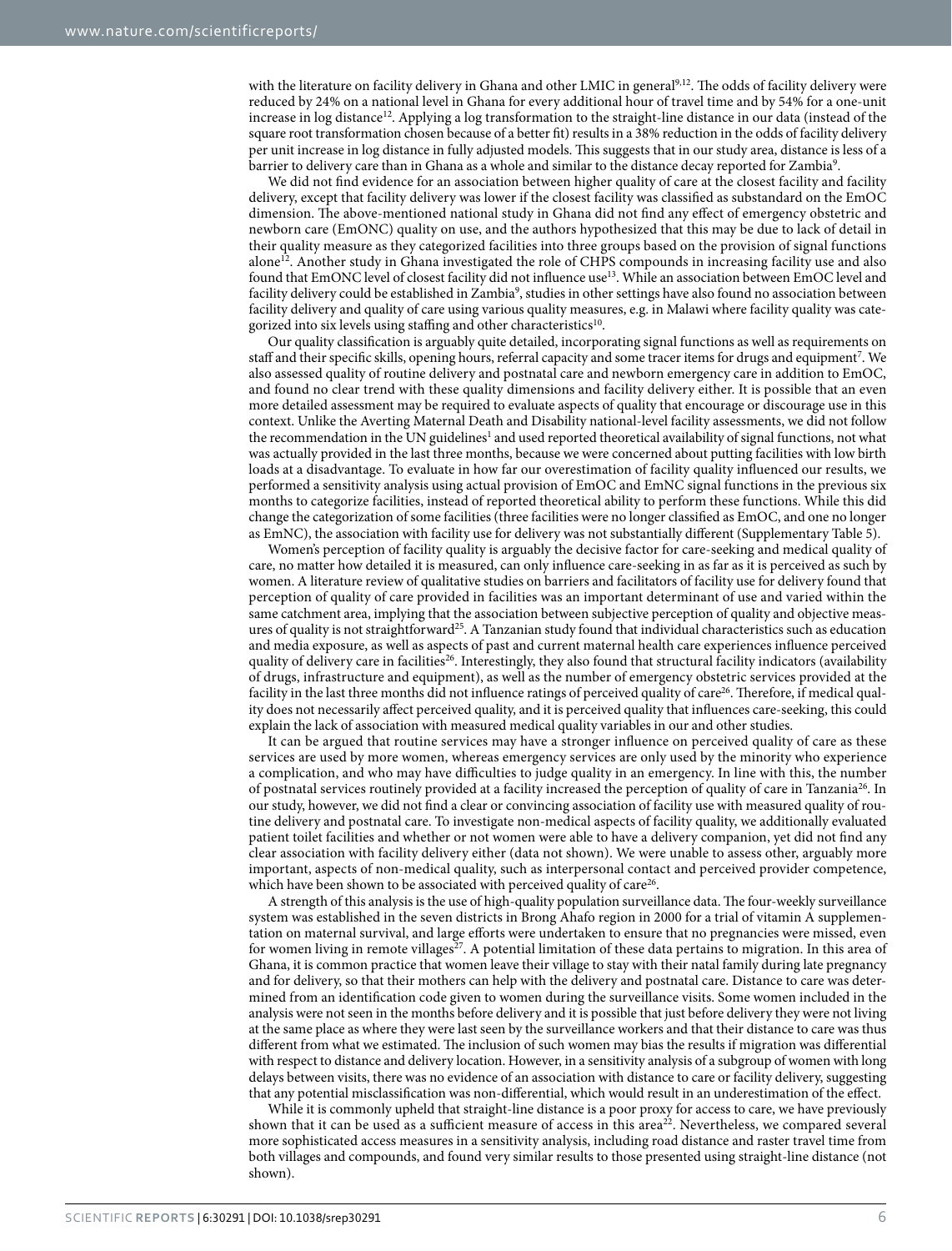

<span id="page-6-8"></span>**Figure 1.** Predicted probability of facility delivery by distance to closest facility, stratified by facility type (**A**) and quality of care (Emergency obstetric care quality (**B**), Emergency neonatal care quality (**C**), Routine care quality (**D**)), based on the models in [Table 3.](#page-4-0)

#### **Conclusion**

Distance is an important obstacle to facility delivery in rural Ghana, such that women at further distances either do not decide to seek care or are unable to identify and access a facility before delivery. Measured quality of delivery care at the closest health facility, however, did not seem to play an important role in facility use for delivery in this region of Ghana, except for a reduction in facility delivery when the quality of care provided at the closest facility was substandard on the EmOC dimension. This could be interpreted to mean that women do not differentiate between the higher levels of care, or that if they do perceive differences, this does not influence their decision to deliver in a facility. While we found no evidence that quality at the closest facility influenced whether or not women delivered in a facility in general, this does not preclude the influence of quality on the choice of a specific facility for delivery. It is possible that quality influences whether or not women seek care at their closest facility or choose to travel to a different facility farther away, a phenomenon known as bypassing<sup>28</sup>, which warrants further investigation in this context. Therefore, absence of a clear effect of quality on facility use does not imply that we should increase geographic coverage with facilities unable to provide high quality routine and emergency care. While better access to care regardless of quality seems to encourage women to use facilities for delivery, the limited content of care women receive at low quality facilities cannot be expected to reduce maternal and neonatal mortality.

#### **References**

- <span id="page-6-0"></span>1. World Health Organization (WHO). Monitoring Emergency Obstetric Care. A Handbook., (2009). [http://apps.who.int/iris/](< http://apps.who.int/iris/bitstream/10665/44121/1/9789241547734_eng.pdf>) [bitstream/10665/44121/1/9789241547734\\_eng.pdf](< http://apps.who.int/iris/bitstream/10665/44121/1/9789241547734_eng.pdf>) (Date of last access: 11.04.2016)
- <span id="page-6-1"></span>2. Campbell, O. M. & Graham, W. J. Strategies for reducing maternal mortality: getting on with what works. *Lancet* **368,** 1284–1299, doi: S0140-6736(06)69381-1 (2006).
- 3. Filippi, V. *et al.* Maternal health in poor countries: the broader context and a call for action. *Lancet* **368,** 1535–1541, doi: S0140- 6736(06)69384-7 (2006).
- 4. Bhutta, Z. A. *et al.* Can available interventions end preventable deaths in mothers, newborn babies, and stillbirths, and at what cost? Lancet 384, 347-370, doi: 10.1016/S0140-6736(14)60792-3 (2014).
- <span id="page-6-2"></span>5. Crissman, H. P. *et al.* Shifting norms: pregnant women's perspectives on skilled birth attendance and facility-based delivery in rural Ghana. *African Journal of Reproductive Health* **17,** 15–26 (2013).
- <span id="page-6-3"></span>6. Countdown to 2015 for Maternal, Newborn, and Child Survival. Ghana Health Data – 2015 Profile. (2015) [http://www.](<http://www.countdown2015mnch.org/documents/2015Report/Ghana_2015.pdf>) [countdown2015mnch.org/documents/2015Report/Ghana\\_2015.pdf](<http://www.countdown2015mnch.org/documents/2015Report/Ghana_2015.pdf>) (Date of last access: 11.04.2016).
- <span id="page-6-4"></span>7. Nesbitt, R. C. *et al.* Quality along the continuum: a health facility assessment of intrapartum and postnatal care in Ghana. *PLoS One* **8,** e81089, doi: 10.1371/journal.pone.0081089 (2013).
- <span id="page-6-5"></span>8. Ghana Statistical Service, Ghana Health Service & ICF Macro. Ghana Demographic and Health Survey 2008. (2009). [http://](<http://dhsprogram.com/pubs/pdf/FR221/FR221[13Aug2012].pdf>) [dhsprogram.com/pubs/pdf/FR221/FR221\[13Aug2012\].pdf](<http://dhsprogram.com/pubs/pdf/FR221/FR221[13Aug2012].pdf>) (Date of last access: 11.04.2016).
- <span id="page-6-6"></span>9. Gabrysch, S., Cousens, S., Cox, J. & Campbell, O. M. The influence of distance and level of care on delivery place in rural Zambia: a study of linked national data in a geographic information system. *PLoS Medicine* **8(1),** e1000394 (2011).
- <span id="page-6-7"></span>10. Lohela, T. J., Campbell, O. M. & Gabrysch, S. Distance to care, facility delivery and early neonatal mortality in Malawi and Zambia. *PLoS One* **7,** e52110, doi: 10.1371/journal.pone.0052110 (2012).